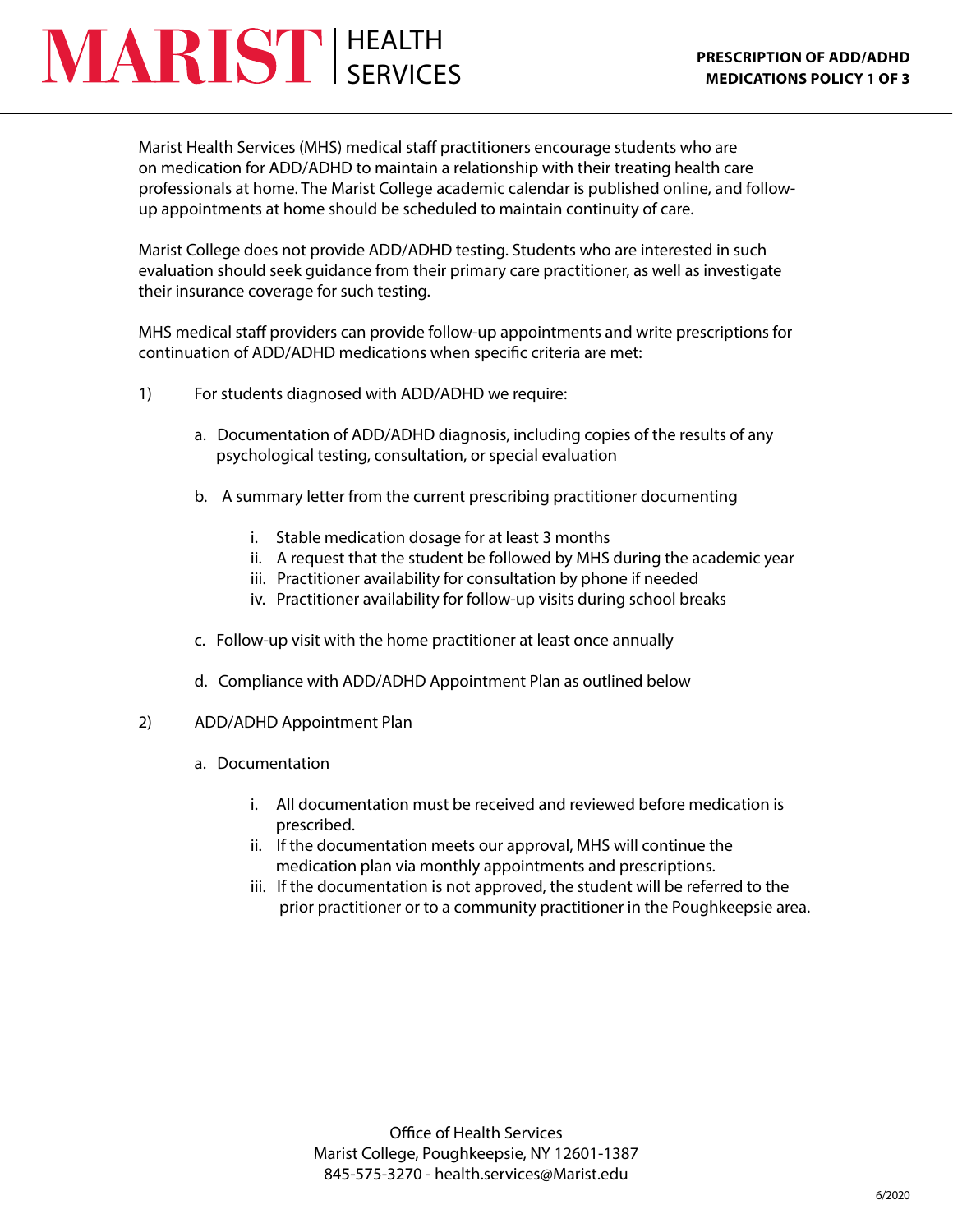## HEALTH SERVICES

## b. Appointments for ADD/ADHD at Marist Health Services

- i. To make an appointment, the student should ask to speak to the MHS secretary. The student should ask the MHS secretary to make a "new appointment for ADD/ADHD medication continuation." This will allow us to confirm that the required information has been received, and to ensure that adequate time is scheduled for the first visit.
- ii. Students receiving ADD/ADHD medication must sign a contract detailing the MHS policies concerning such prescriptions.
- iii. The ADD/ADHD medication contract must be signed each year.
- iv. Monthly appointments will include vital signs, weight, and a practitioner visit. A urine drug screen (with the student's consent) may be sent if indicated.
- v. Students should allow at least 3 days to schedule an appointment.
- vi. Appointments must be cancelled or rescheduled at least 24 hours in advance.
- vii. Students who miss an appointment will not receive a new prescription until a new appointment is made.
- viii. Students who miss 2 appointments will be required to meet with the Director of Health Services and may lose the right to have ADD/ADHD medication prescribed by MHS.
- c. Prescriptions
	- i. New York State regulates ADD/ADHD medications as Controlled Substances. These are generally written for a one-month supply. They cannot be "called in" to a pharmacy.
	- ii. The student's home practitioner may be able to (electronically) prescribe a three-month supply of medication to be filled in NY State using special prescription coding. Please discuss this with the prescribing practitioner, your insurer and the dispensing pharmacy.
	- iii. Students are responsible for filling and paying for each prescription.
	- iv. Prescriptions will not be renewed sooner than 25 days from the prior date.
	- v. There is a one-time-only replacement policy for lost/stolen/damaged prescriptions or medications.
	- vi. Please consult <https://www.marist.edu/student-life/services/health-services> for a list of Pharmacies Close to Campus.

Office of Health Services Marist College, Poughkeepsie, NY 12601-1387 845-575-3270 - health.services@Marist.edu